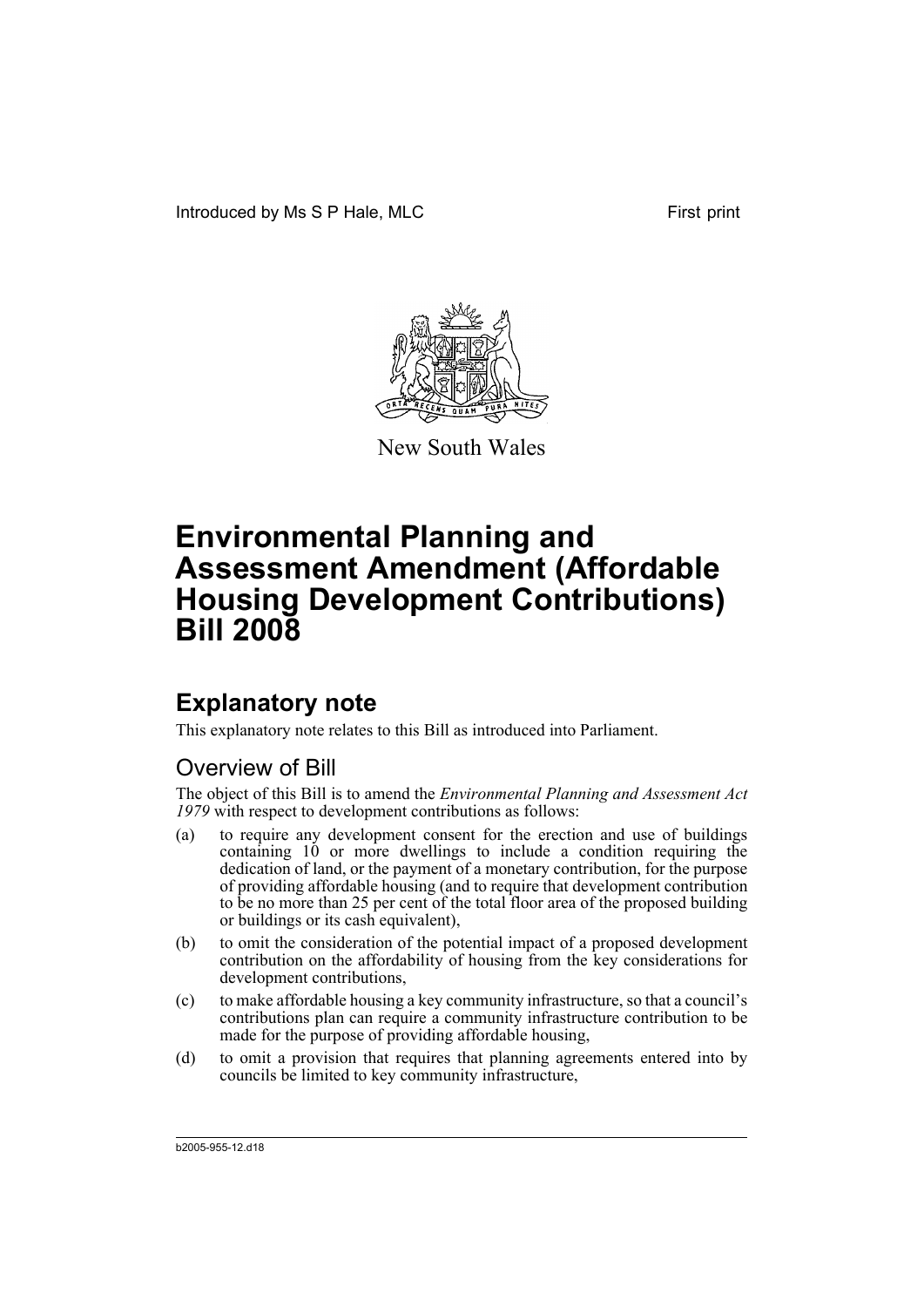Explanatory note

- (e) to remove the Minister's power to direct a consent authority to transfer land dedicated, or a monetary contribution paid, as a compulsory development contribution to a person nominated by the Minister,
- (f) to require the consent authority, in all cases, to make available land dedicated as a compulsory contribution, or to apply a monetary contribution paid as a compulsory development contribution, for the purposes of affordable housing or to transfer the land, or pay the monetary contribution, to a social housing provider or a council,
- (g) to provide that any community infrastructure contribution or a State infrastructure contribution can be used for the purpose of providing affordable housing.

This Bill also repeals *State Environmental Planning Policy No 70—Affordable Housing (Revised Schemes)* and makes consequential amendments to the *Redfern–Waterloo Authority Act 2004* and a number of environmental planning instruments.

## Outline of provisions

**Clause 1** sets out the name (also called the short title) of the proposed Act.

**Clause 2** provides for the commencement of the proposed Act.

**Clause 3** is a formal provision that gives effect to the amendments to the *Environmental Planning and Assessment Act 1979* set out in Schedule 1.

**Clause 4** is a formal provision that gives effect to the amendments to the *Redfern–Waterloo Authority Act 2004* set out in Schedule 2.

**Clause 5** is a formal provision that gives effect to the amendments to the environmental planning instruments specified in Schedule 3.

**Clause 6** repeals *State Environmental Planning Policy No 70—Affordable Housing (Revised Schemes)* as a consequence of the amendments made by Schedule 1 [1] and [7] to the proposed Act.

**Clause 7** provides for the repeal of the proposed Act after the proposed Act commences. Once the proposed Act commences, it will be spent and section 30 of the *Interpretation Act 1987* provides that the repeal of an amending Act does not affect the amendments made by that Act.

### **Schedule 1 Amendment of Environmental Planning and Assessment Act 1979**

**Schedule 1 [1]** replaces the existing definition of *affordable housing* in section 4 (1) of the *Environmental Planning and Assessment Act 1979* (which currently provides for the regulations or an environmental planning instrument to specify which households affordable housing is provided for). The revised definition covers housing that is intended to be supplied to households having disposable incomes in the lowest 40 per cent of household incomes, for the time being, for the Statistical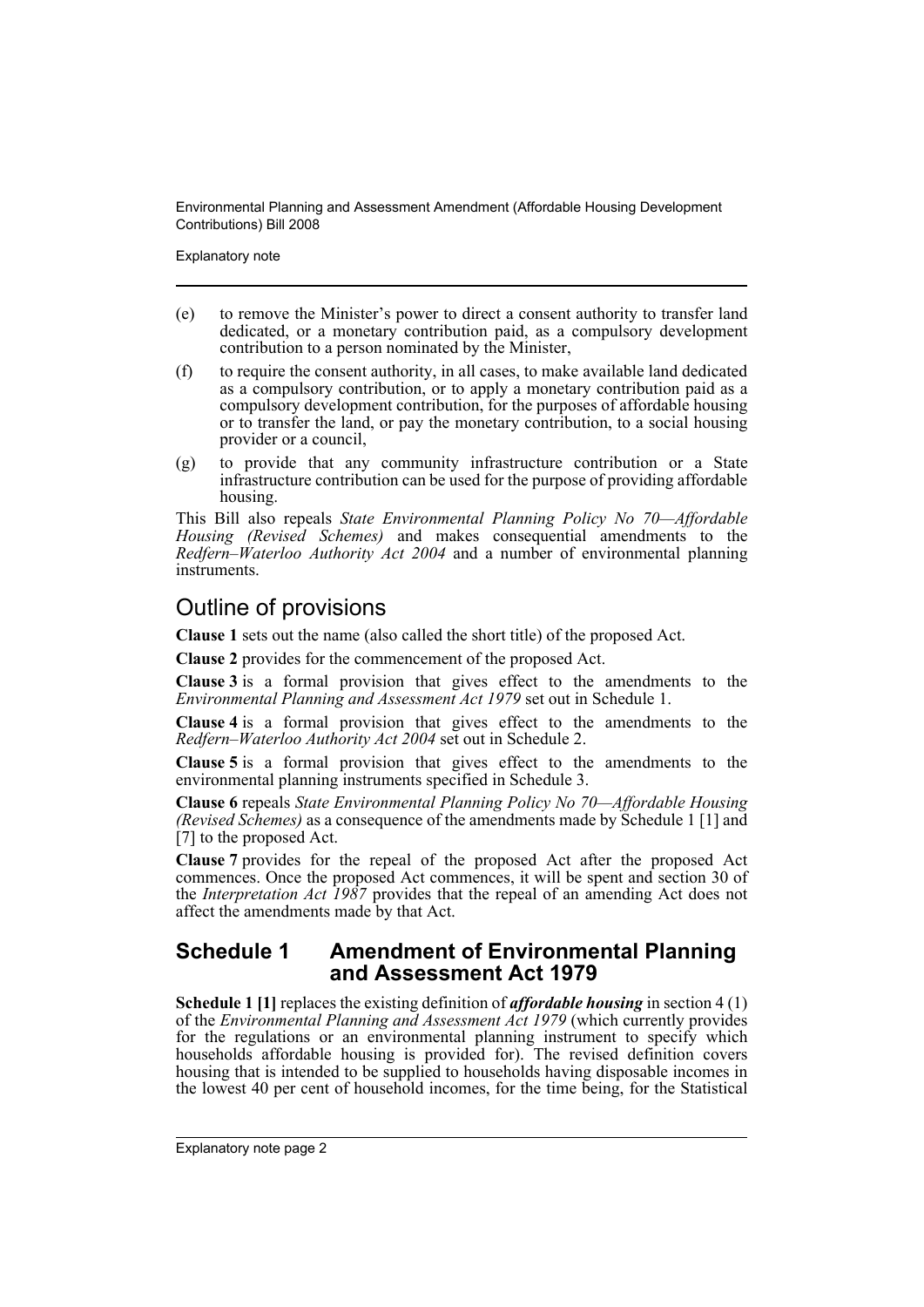Explanatory note

Subdivision of Inner Sydney, according to data published by the Australian Bureau of Statistics, and at a rental of no more than 30 per cent of relevant tenants' incomes.

**Schedule 1 [2]** inserts a note that is consequential on the amendment made by Schedule 1 [7].

**Schedule 1 [3] and [5]** make affordable housing a kind of key community infrastructure. (Proposed section 116I provides that a council's contributions plan cannot allow the council to require a community infrastructure contribution unless the community infrastructure is key community infrastructure or additional approved community infrastructure).

**Schedule 1** [4] omits the consideration of the potential impact of a proposed development contribution on the affordability of housing from the key considerations for development contributions for the purposes of proposed Part 5B (Provision of public infrastructure).

**Schedule 1 [6]** omits a provision that provides that planning agreements entered into by councils are limited to key community infrastructure.

**Schedule 1 [7]** replaces the provisions about affordable housing proposed to be inserted by uncommenced provisions of the *Environmental Planning and Assessment Amendment Act 2008*.

Proposed section 116Y requires the payment of monetary contributions, or the dedication of land, for the purpose of affordable housing as a condition of any development consent relating to the erection of buildings containing 10 or more dwellings. (At present a development contribution may be required (at the consent authority's discretion) for the purpose of providing affordable housing in the case of any development.) The new provision may be imposed only if the need for affordable housing has been identified in a local environmental plan, rather than a State environmental planning policy.

Proposed section 116Z requires other contributions to be taken into account by a consent authority.

Proposed section 116ZA makes it clear that the proposed Division does not prevent the imposition of other conditions concerning affordable housing.

Proposed section 116ZB removes the Minister's power to direct a consent authority to transfer such land or such a monetary contribution to a person nominated by the Minister and requires the consent authority, in all cases, to make such land available, or apply such a monetary contribution, for the purposes of affordable housing.

Proposed section 116ZBA provides that a monetary contribution (together with any additional amount earned from its investment) may be applied for the purpose of providing affordable housing in the area concerned or an adjoining area even if the purpose for which the contribution was paid is not related to affordable housing.

**Schedule 1 [8]** makes an amendment that is consequential on the amendment made by Schedule 1 [1].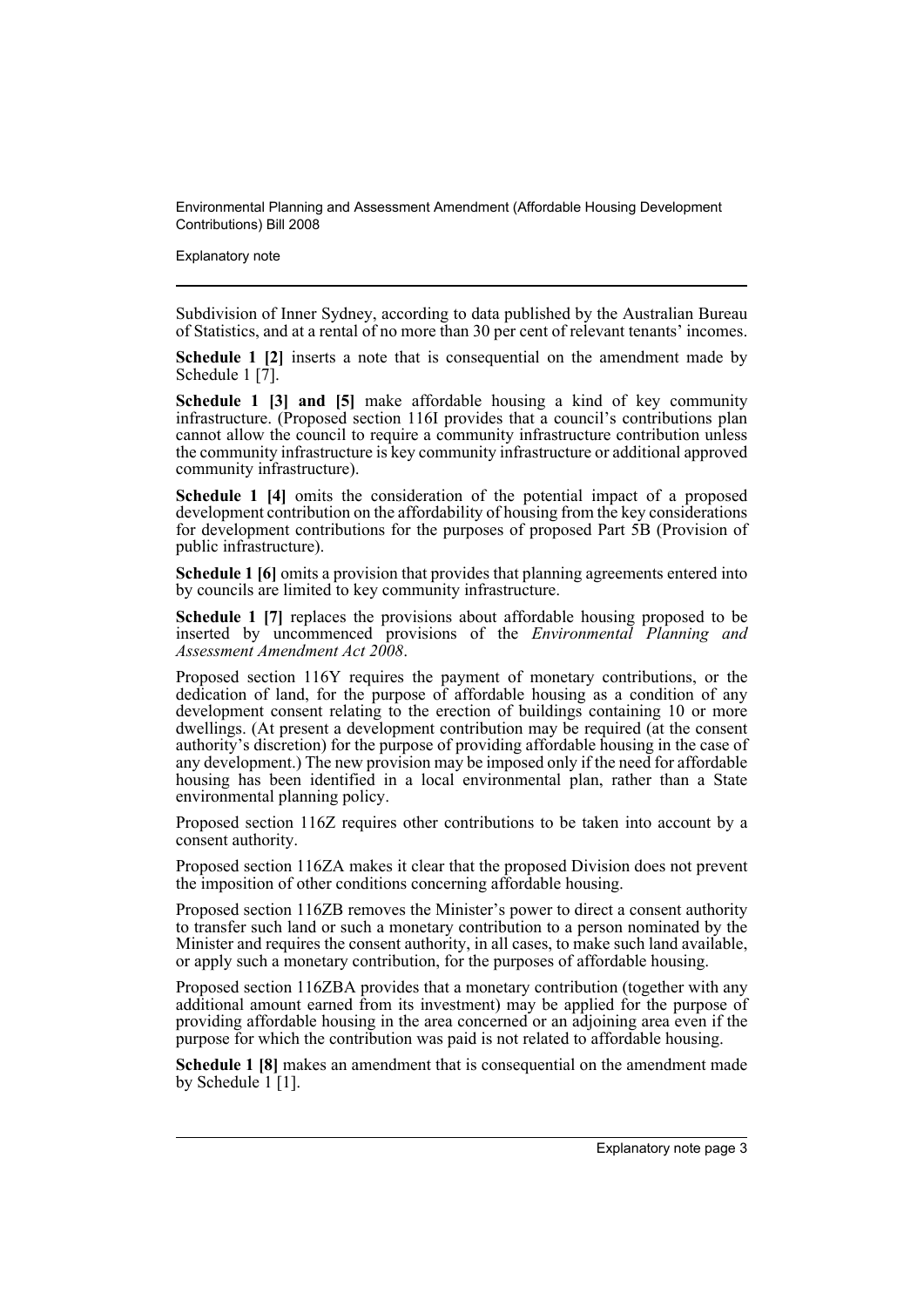Explanatory note

**Schedule 1 [9]** enables the Governor to make regulations of a savings or transitional nature consequent on the enactment of the proposed Act.

**Schedule 1 [10]** makes provision of a savings and transitional nature consequent on the enactment of the proposed Act.

## **Schedule 2 Consequential amendment of Redfern–Waterloo Authority Act 2004**

**Schedule 2 [1]–[6]** contains amendments to the *Redfern–Waterloo Authority Act 2004* that are consequential on the amendment made by Schedule 1 [7].

**Schedule 2 [7]** amends clause 1 of Schedule 4 to the *Redfern–Waterloo Authority Act 2004* to enable the Governor to make regulations of a savings or transitional nature consequent on the amendments made to that Act by Schedule 2 [1]–[6].

### **Schedule 3 Consequential amendment of environmental planning instruments**

**Schedule 3** contains amendments to *South Sydney Local Environmental Plan 1998*, *Sydney Regional Environmental Plan No 26—City West* and *Willoughby Local Environmental Plan 1995* that are consequential on the amendment made by Schedule 1<sup>[7]</sup>.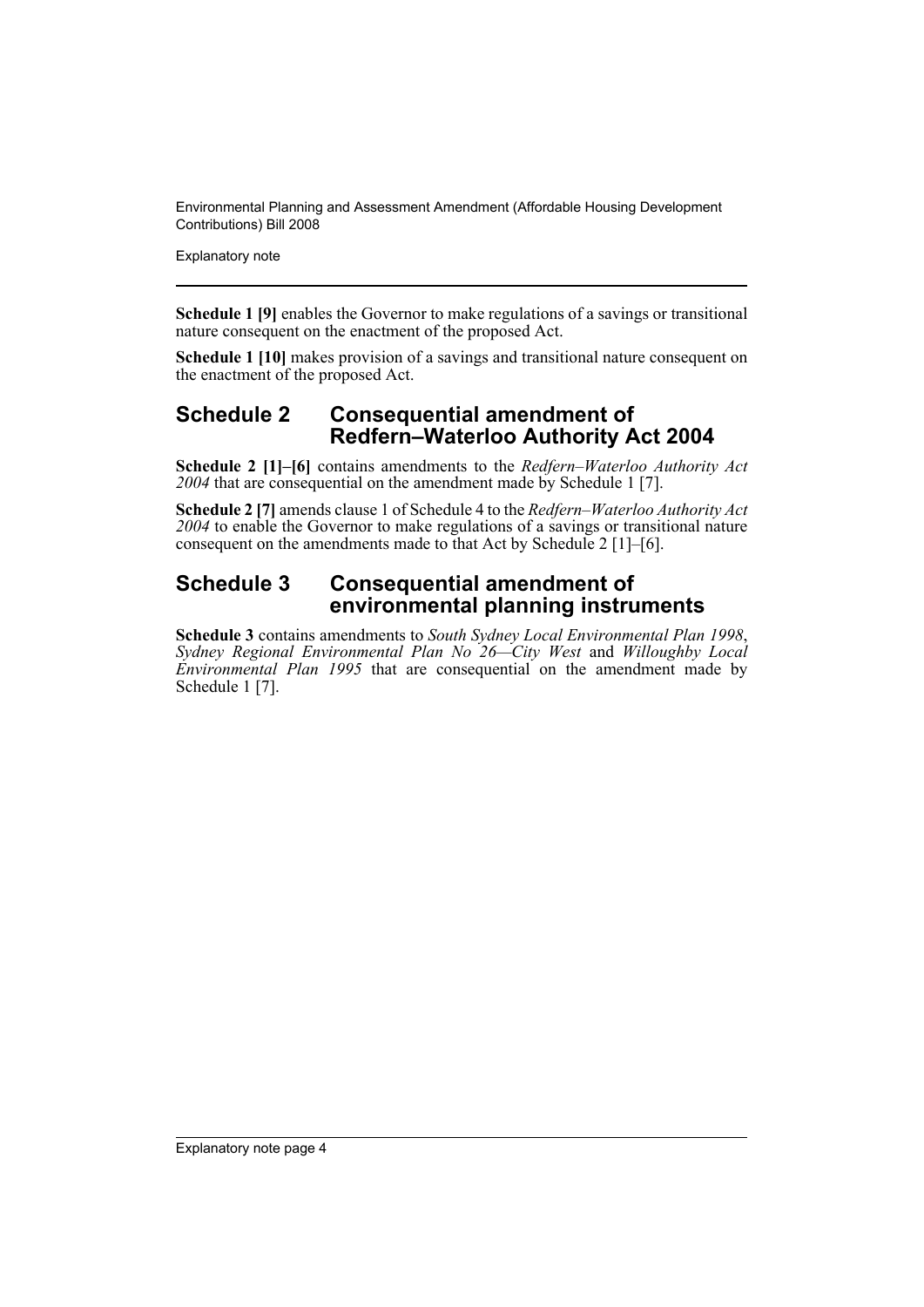Introduced by Ms S P Hale, MLC First print



New South Wales

# **Environmental Planning and Assessment Amendment (Affordable Housing Development Contributions) Bill 2008**

## **Contents**

|            |                                                                                              | Page |
|------------|----------------------------------------------------------------------------------------------|------|
| 1          | Name of Act                                                                                  | 2    |
| 2          | Commencement                                                                                 | 2    |
| 3          | Amendment of Environmental Planning and Assessment Act<br>1979 No 203                        | 2    |
| 4          | Consequential amendment of Redfern–Waterloo Authority<br>Act 2004 No 107                     | 2    |
| 5          | Consequential amendment of environmental planning<br>instruments                             | 2    |
| 6          | Repeal of State Environmental Planning Policy No 70-<br>Affordable Housing (Revised Schemes) | 2    |
| 7          | Repeal of Act                                                                                | 2    |
| Schedule 1 | Amendment of Environmental Planning and Assessment Act<br>1979                               | 3    |
| Schedule 2 | Consequential amendment of Redfern–Waterloo Authority<br>Act 2004                            | 10   |
| Schedule 3 | Consequential amendment of environmental planning<br>instruments                             | 11   |
|            |                                                                                              |      |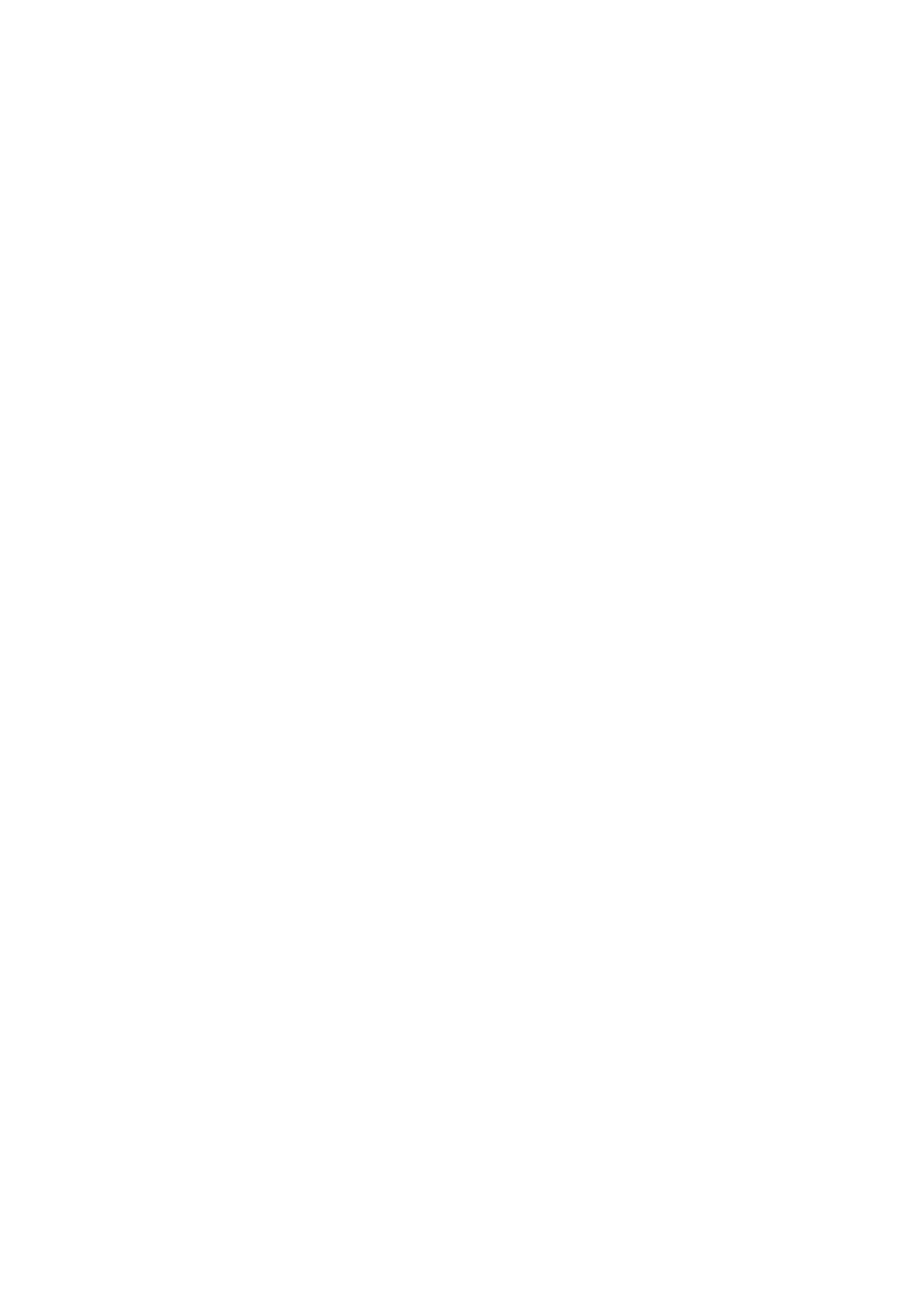

New South Wales

# **Environmental Planning and Assessment Amendment (Affordable Housing Development Contributions) Bill 2008**

No , 2008

### **A Bill for**

An Act to amend the *Environmental Planning and Assessment Act 1979* with respect to the collection of affordable housing contributions from developers; and for other purposes.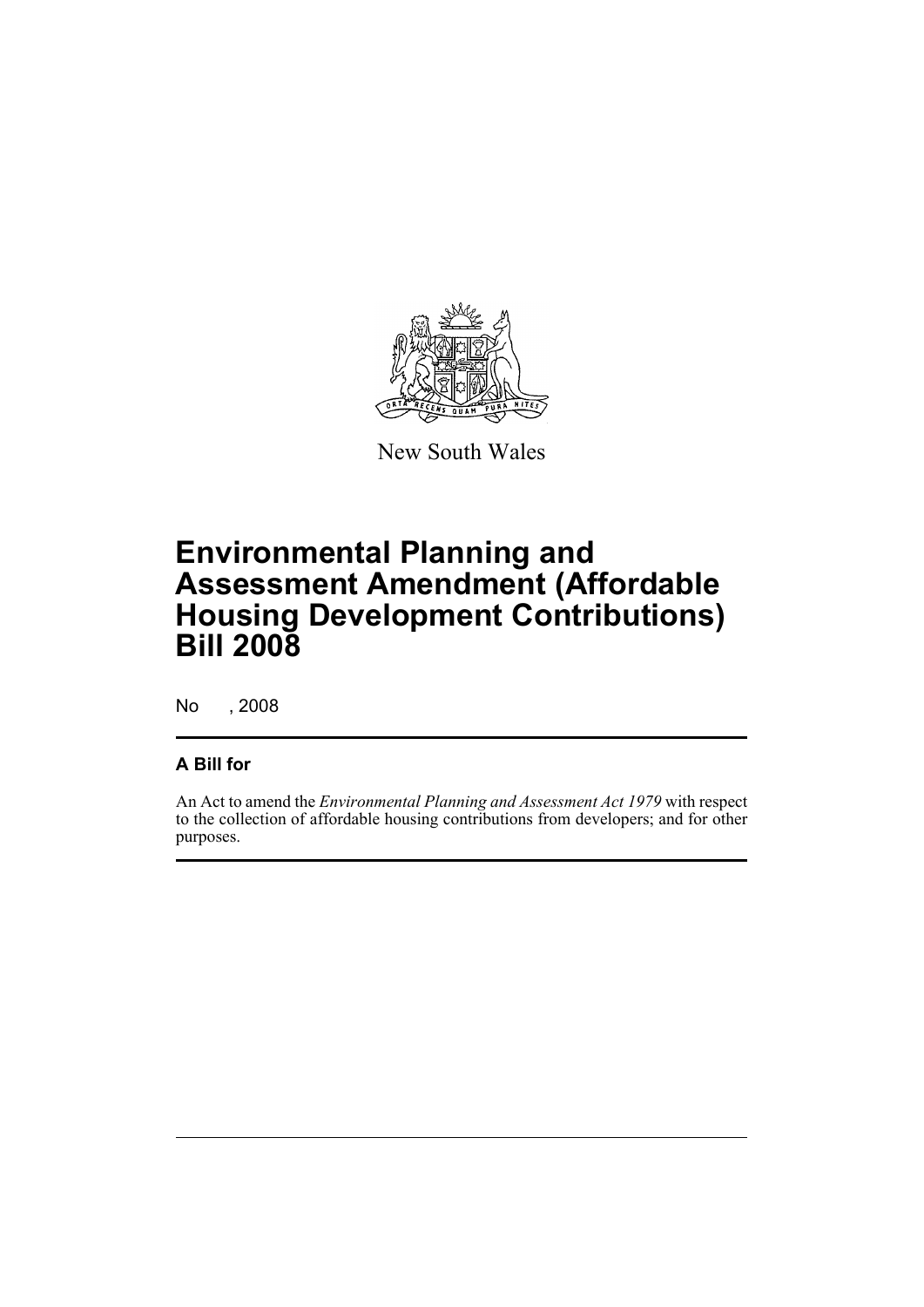<span id="page-7-6"></span><span id="page-7-5"></span><span id="page-7-4"></span><span id="page-7-3"></span><span id="page-7-2"></span><span id="page-7-1"></span><span id="page-7-0"></span>

|              | The Legislature of New South Wales enacts:                                                                                                                       | $\mathbf{1}$             |  |  |  |  |
|--------------|------------------------------------------------------------------------------------------------------------------------------------------------------------------|--------------------------|--|--|--|--|
| 1            | <b>Name of Act</b>                                                                                                                                               |                          |  |  |  |  |
|              | This Act is the <i>Environmental Planning and Assessment Amendment</i><br>(Affordable Housing Development Contributions) Act 2008.                               | 3<br>$\overline{4}$      |  |  |  |  |
| $\mathbf{2}$ | Commencement                                                                                                                                                     | 5                        |  |  |  |  |
|              | This Act commences immediately after the commencement of<br>Schedule 3.1 [6] to the <i>Environmental Planning and Assessment</i><br>Amendment Act 2008.          | 6<br>$\overline{7}$<br>8 |  |  |  |  |
| 3            | Amendment of Environmental Planning and Assessment Act 1979<br><b>No 203</b>                                                                                     | 9<br>10 <sup>1</sup>     |  |  |  |  |
|              | The Environmental Planning and Assessment Act 1979 is amended as<br>set out in Schedule 1.                                                                       | 11<br>12                 |  |  |  |  |
| 4            | Consequential amendment of Redfern-Waterloo Authority Act 2004<br><b>No 107</b>                                                                                  | 13<br>14                 |  |  |  |  |
|              | The Redfern–Waterloo Authority Act 2004 is amended as set out in<br>Schedule 2.                                                                                  | 15<br>16                 |  |  |  |  |
| 5            | Consequential amendment of environmental planning instruments                                                                                                    | 17                       |  |  |  |  |
|              | The environmental planning instruments specified in Schedule 3 are<br>amended as set out in that Schedule.                                                       | 18<br>19                 |  |  |  |  |
| 6            | Repeal of State Environmental Planning Policy No 70-Affordable<br><b>Housing (Revised Schemes)</b>                                                               | 20<br>21                 |  |  |  |  |
|              | State Environmental Planning Policy No 70—Affordable Housing<br>(Revised Schemes) is repealed.                                                                   | 22<br>23                 |  |  |  |  |
| 7            | <b>Repeal of Act</b>                                                                                                                                             | 24                       |  |  |  |  |
|              | This Act is repealed on the day following the day on which this Act<br>(1)<br>commences.                                                                         | 25<br>26                 |  |  |  |  |
|              | The repeal of this Act does not, because of the operation of section 30<br>(2)<br>of the <i>Interpretation Act 1987</i> , affect any amendment made by this Act. | 27<br>28                 |  |  |  |  |
|              |                                                                                                                                                                  |                          |  |  |  |  |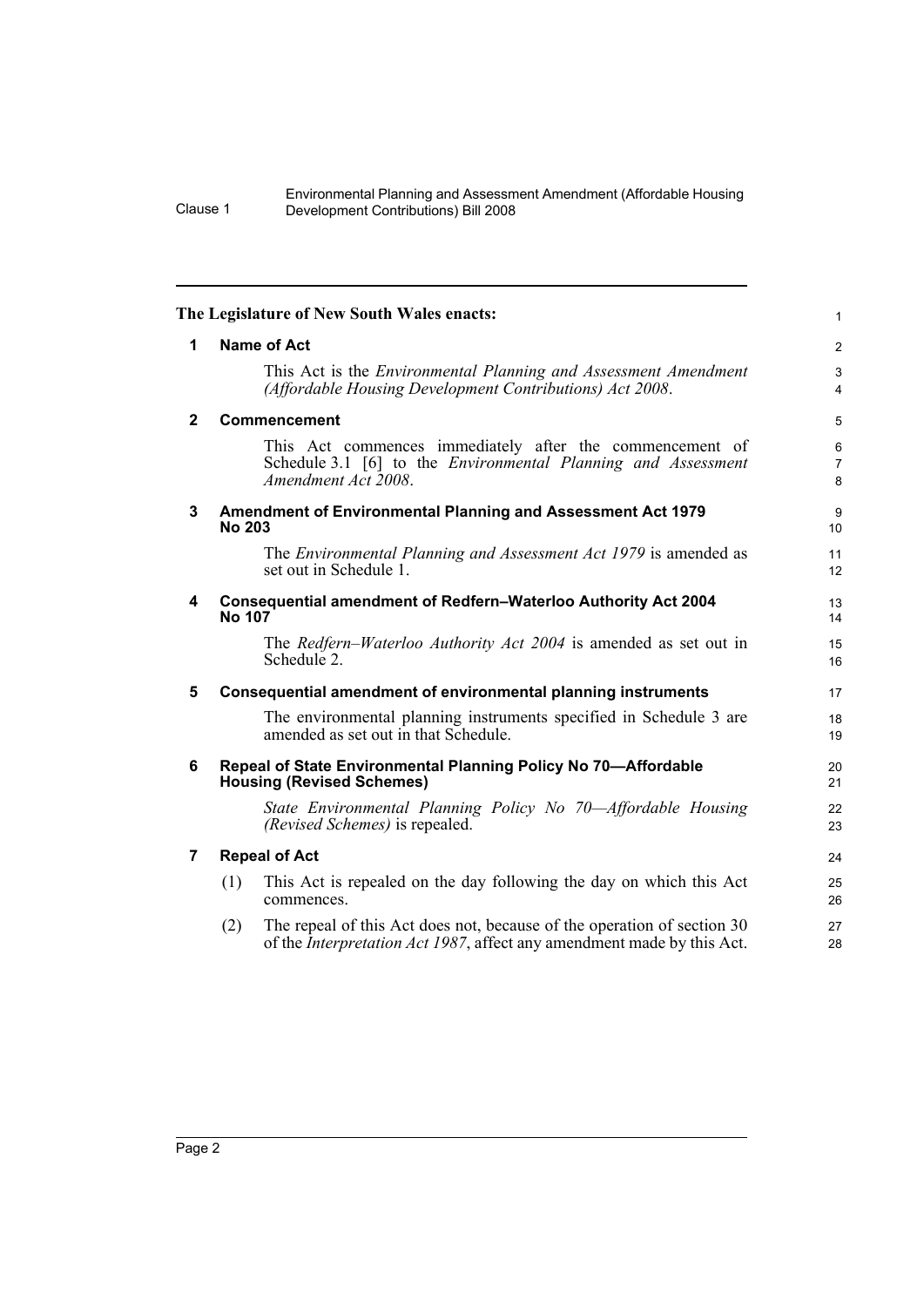Amendment of Environmental Planning and Assessment Act 1979 Schedule 1

## <span id="page-8-0"></span>**Schedule 1 Amendment of Environmental Planning and Assessment Act 1979**

(Section 3)

1 2

3

| [1]   | <b>Section 4 Definitions</b>                                                                                                                                                                                                                                                                                                                                                                                                                                                                    |                                        |  |  |  |  |
|-------|-------------------------------------------------------------------------------------------------------------------------------------------------------------------------------------------------------------------------------------------------------------------------------------------------------------------------------------------------------------------------------------------------------------------------------------------------------------------------------------------------|----------------------------------------|--|--|--|--|
|       | Omit the definition of <i>affordable housing</i> from section 4 (1). Insert instead:                                                                                                                                                                                                                                                                                                                                                                                                            |                                        |  |  |  |  |
|       | <i>affordable housing</i> means housing that is intended to be supplied<br>to households:                                                                                                                                                                                                                                                                                                                                                                                                       |                                        |  |  |  |  |
|       | having disposable incomes in the lowest 40 per cent of<br>(a)<br>household incomes, for the time being, for the Statistical<br>Subdivision of Inner Sydney (Statistical Subdivision<br>10505), according to data published by the Australian<br>Bureau of Statistics, and                                                                                                                                                                                                                       | 8<br>9<br>10<br>11<br>12               |  |  |  |  |
|       | at a rental of no more than 30 per cent of relevant tenants'<br>(b)<br>incomes.                                                                                                                                                                                                                                                                                                                                                                                                                 | 13<br>14                               |  |  |  |  |
| $[2]$ | <b>Section 80A Imposition of conditions</b>                                                                                                                                                                                                                                                                                                                                                                                                                                                     | 15                                     |  |  |  |  |
|       | Insert at the end of the section:<br><b>Note.</b> Section 116Y requires that development consent for development<br>for the purposes of a building or buildings that contain 10 or more<br>dwellings must always be subject to a condition requiring a development<br>contribution (which may involve paying money or dedicating land) to be<br>used for the purpose of providing affordable housing, if the relevant local<br>environmental plan has identified a need for affordable housing. | 16<br>17<br>18<br>19<br>20<br>21<br>22 |  |  |  |  |
| $[3]$ | Section 116C Community and public infrastructure (as proposed to be<br>inserted by Act No 36 of 2008)                                                                                                                                                                                                                                                                                                                                                                                           | 23<br>24                               |  |  |  |  |
|       | Omit "and public services" from the definition of <i>community infrastructure</i><br>in section $116C(1)$ .                                                                                                                                                                                                                                                                                                                                                                                     | 25<br>26                               |  |  |  |  |
|       | Insert instead ", public services and affordable housing".                                                                                                                                                                                                                                                                                                                                                                                                                                      | 27                                     |  |  |  |  |
| [4]   | Section 116D Key considerations for development contributions (as<br>proposed to be inserted by Act No 36 of 2008)                                                                                                                                                                                                                                                                                                                                                                              | 28<br>29                               |  |  |  |  |
|       | Omit section 116D (b).                                                                                                                                                                                                                                                                                                                                                                                                                                                                          | 30                                     |  |  |  |  |
| [5]   | Section 116I Councils limited to contributions for key community<br>infrastructure (as proposed to be inserted by Act No 36 of 2008)                                                                                                                                                                                                                                                                                                                                                            | 31<br>32                               |  |  |  |  |
|       | Insert "affordable housing and other" after "being" in section $116I(1)(a)$ .                                                                                                                                                                                                                                                                                                                                                                                                                   | 33                                     |  |  |  |  |
| [6]   | Section 116V Council planning agreements limited to key community<br>infrastructure (as proposed to be inserted by Act No 36 of 2008)                                                                                                                                                                                                                                                                                                                                                           | 34<br>35                               |  |  |  |  |
|       | Omit the section.                                                                                                                                                                                                                                                                                                                                                                                                                                                                               | 36                                     |  |  |  |  |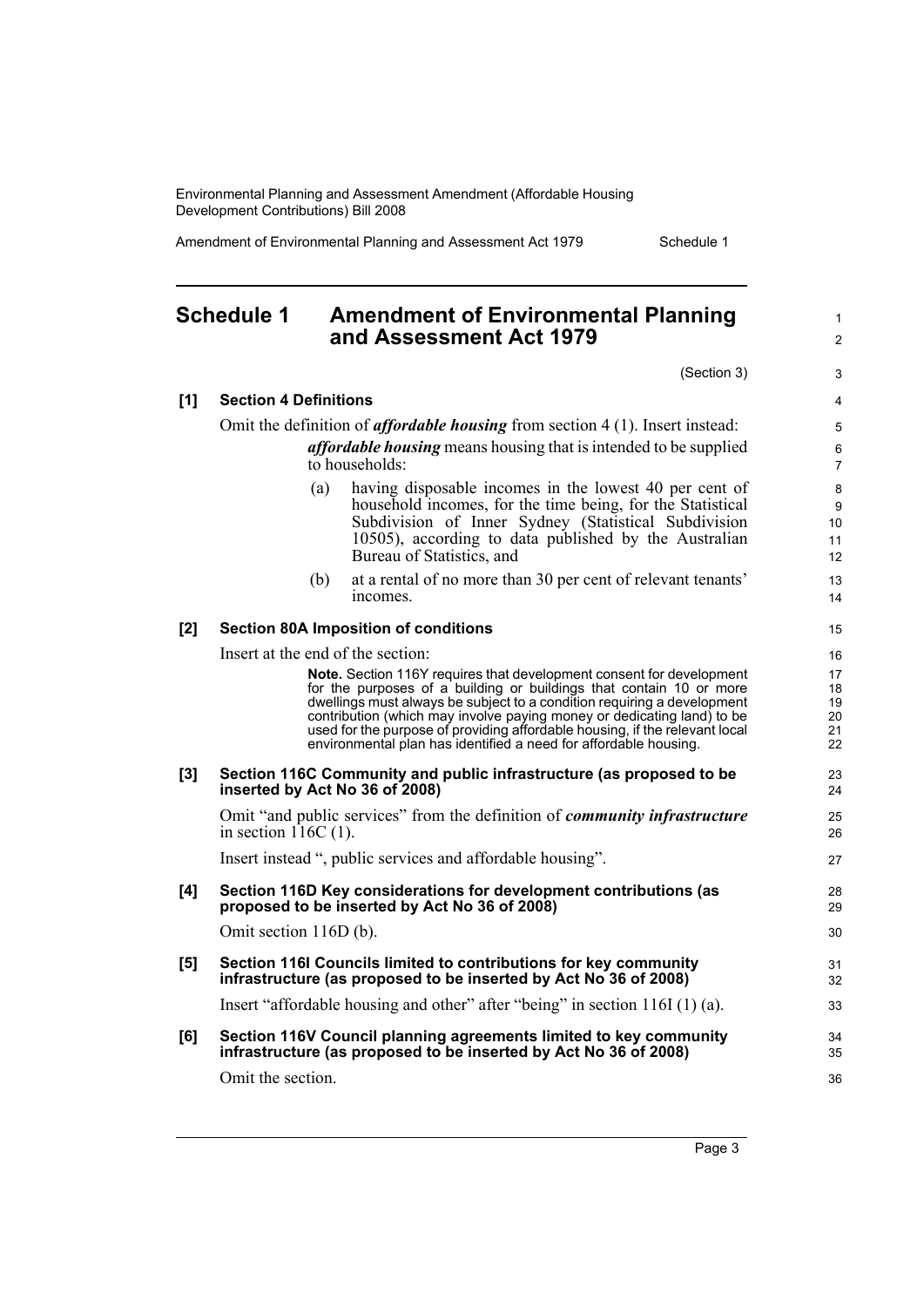> 1  $\mathfrak{p}$

#### **[7] Part 5B, Division 5 (as proposed to be inserted by Act No 36 of 2008)** Omit the Division. Insert instead:

#### **Division 5 Development contributions for affordable housing**

#### **116Y Conditions requiring land or contributions for affordable housing in relation to certain multi-dwelling buildings**

- (1) A local environmental plan may identify that there is a need for affordable housing within an area to which the plan applies.
- (2) A consent authority must impose one of the following conditions (as determined by the consent authority) on any development consent granted by the consent authority that enables the erection of a building that contains 10 or more dwellings, or buildings that together contain 10 or more dwellings, in such an area:
	- (a) that the applicant for the development consent concerned must pay a monetary contribution to the consent authority to be used for the purpose of providing affordable housing that, in the opinion of the consent authority, is equivalent to or less than the value of the relevant percentage of the total floor area of the proposed building or buildings that is intended to be used exclusively for residential purposes (excluding common property), or
	- (b) that the applicant for the development consent concerned must, if the relevant percentage of that total floor area is sufficient, dedicate in favour of the consent authority, free of cost, land comprised of one or more complete dwellings with a total floor area of at least the relevant percentage, to be used for the purpose of providing affordable housing.
- (3) If an applicant for a development application is required to dedicate land under subsection (2) (b):
	- (a) comprised of only one complete dwelling—that dwelling is to have a total floor area of not less than 100 square metres, or
	- (b) comprised of more than one complete dwelling—the dwellings are to have an average total floor area of not less than 100 square metres and each of those dwellings is to have a total floor area of not less than 50 square metres.
- (4) For the avoidance of doubt, the demolition of a building, or a change of use of land, does not give rise to an entitlement to a refund of any amount that has been contributed under a condition imposed by this section.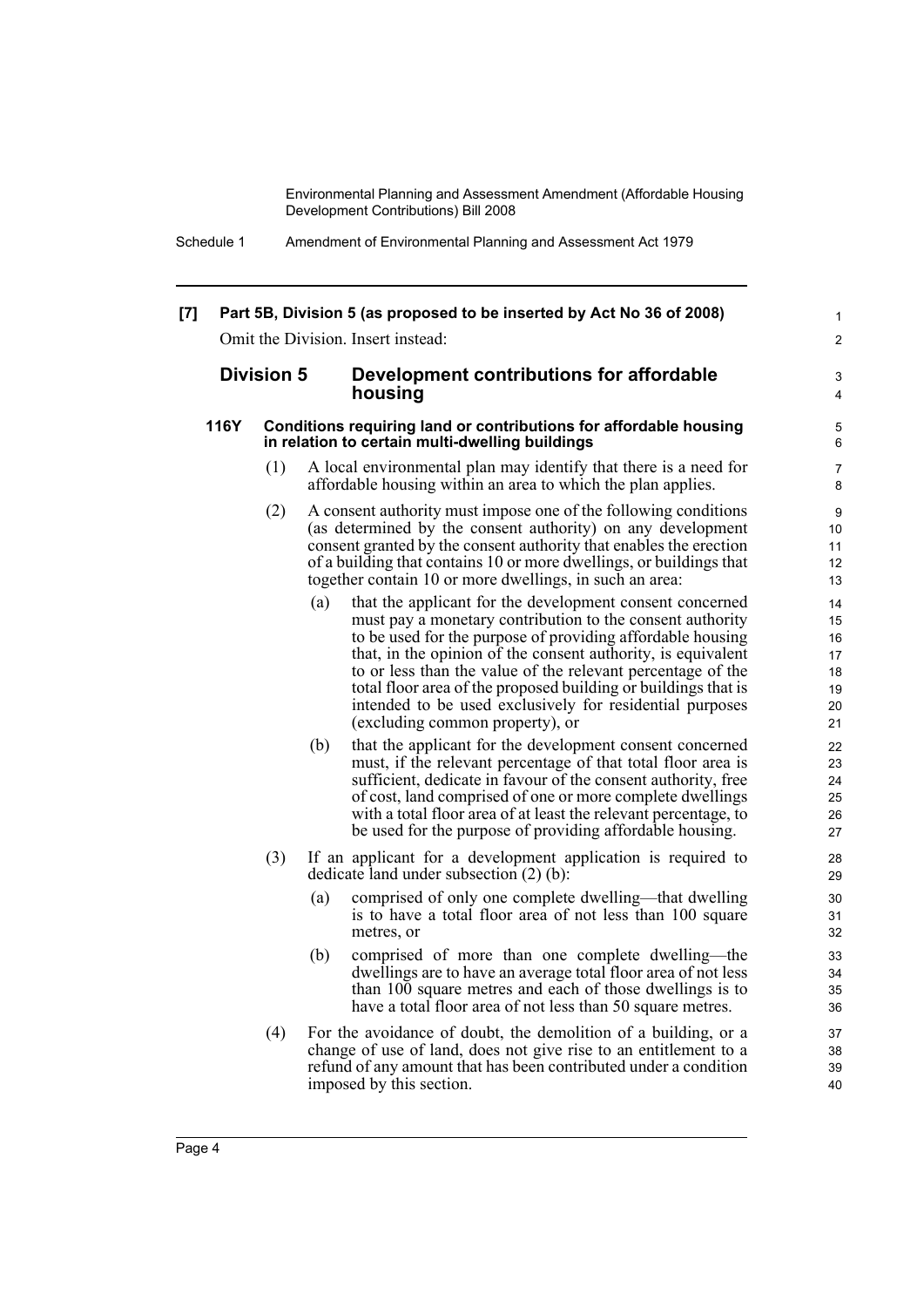Amendment of Environmental Planning and Assessment Act 1979 Schedule 1

| (5) |                   |  |  | This section does not apply to a development consent for           |  |
|-----|-------------------|--|--|--------------------------------------------------------------------|--|
|     |                   |  |  | development proposed to be carried out by or on behalf of a social |  |
|     | housing provider. |  |  |                                                                    |  |

- (6) A condition may be imposed under this section only if the condition is in accordance with a scheme for dedications or contributions set out in or adopted by the relevant local environmental plan.
- (7) A reference in this section to the *relevant percentage* of the total floor area of proposed development is a reference to:
	- (a) an amount equivalent to 30 per cent of the total floor area of the proposed building or buildings, if the building or buildings are proposed to be erected by or on behalf of a public authority, or
	- (b) an amount equivalent to 25 per cent of the total floor area of the proposed building or buildings, if the proposed building or buildings are proposed to be erected by or on behalf of a person other than a public authority.
- (8) In determining the value of the relevant percentage of the total floor area of a building or buildings for the purposes of subsection (2) (a), the consent authority is to consider the most recent median sales price, as documented by Housing NSW, of dwellings of a similar size to the dwellings the subject of the development consent.

| In this section: |  |
|------------------|--|
|                  |  |

*common property* means:

- (a) common property within the meaning of the *Strata Schemes (Freehold Development) Act 1973* or the *Strata Schemes (Leasehold Development) Act 1986*, or
- (b) association property within the meaning of the *Community Land Development Act 1989*.

*dwelling* means a room or suite of rooms occupied or used, or so constructed or adapted as to be capable of being occupied or used, as a separate domicile.

*relevant percentage*—see subsection (7).

*social housing provider* means any of the following:

- (a) the New South Wales Land and Housing Corporation,
- (b) the Office of Community Housing of Housing NSW,
- (c) the NSW Aboriginal Housing Office,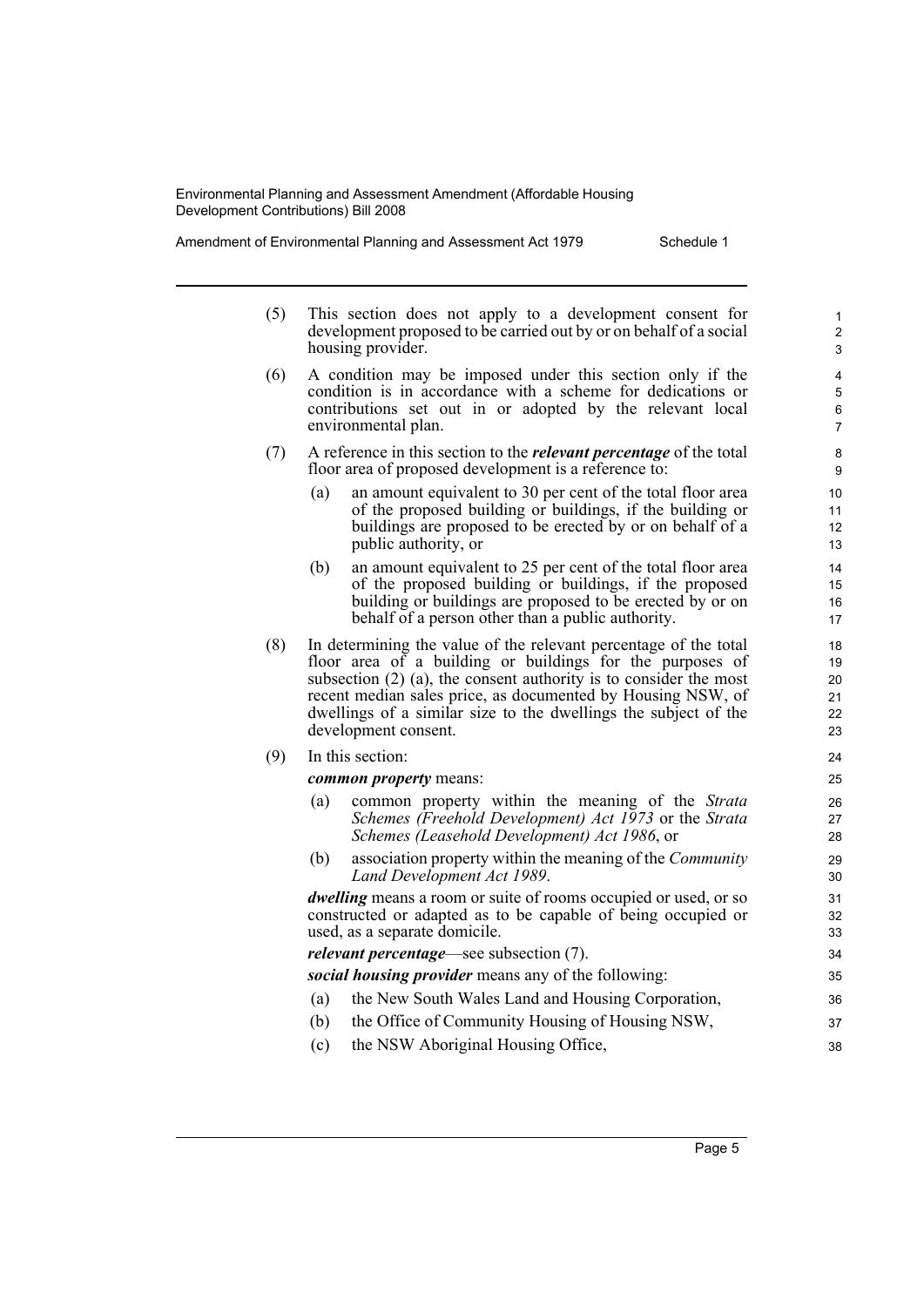- Schedule 1 Amendment of Environmental Planning and Assessment Act 1979
	- (d) an organisation for the time being registered with the Office of Community Housing, or under Part 5 of the *Aboriginal Housing Act 1998*,

- (e) a registered community housing provider within the meaning of the *Housing Act 2001* (as amended by the *Housing Amendment (Community Housing Providers) Act 2007*),
- (f) an organisation prescribed by the regulations.

*total floor area* means the sum of the areas of each floor of a building that are within the outer face of the external enclosing walls, excluding:

- (a) columns, fin walls, sun control devices, awnings and other elements, projections or works outside the general lines of the outer face of the external walls (other than balconies), and
- (b) ancillary car parking required by the consent authority and any associated internal vehicular and pedestrian access to that car parking, and
- (c) space for the loading and unloading of goods.

#### **116Z Other contributions to be taken into account**

A consent authority that proposes to impose a condition in accordance with this Division must take into consideration any land or other sum of money that the applicant has previously dedicated free of cost, or previously paid, for the purpose of affordable housing within the area otherwise than as a condition of a consent.

#### **116ZA Other conditions concerning affordable housing**

This Division does not prevent the imposition on a development consent of other conditions relating to the provision, maintenance or retention of affordable housing. Such conditions may require, but are not restricted to, the imposition of covenants (including positive covenants) or the entering into of contractual or other arrangements.

#### **116ZB Use of affordable housing contributions**

- (1) Land dedicated in accordance with a condition imposed under this Division:
	- (a) must be made available by the consent authority for the purposes of affordable housing within a reasonable time, or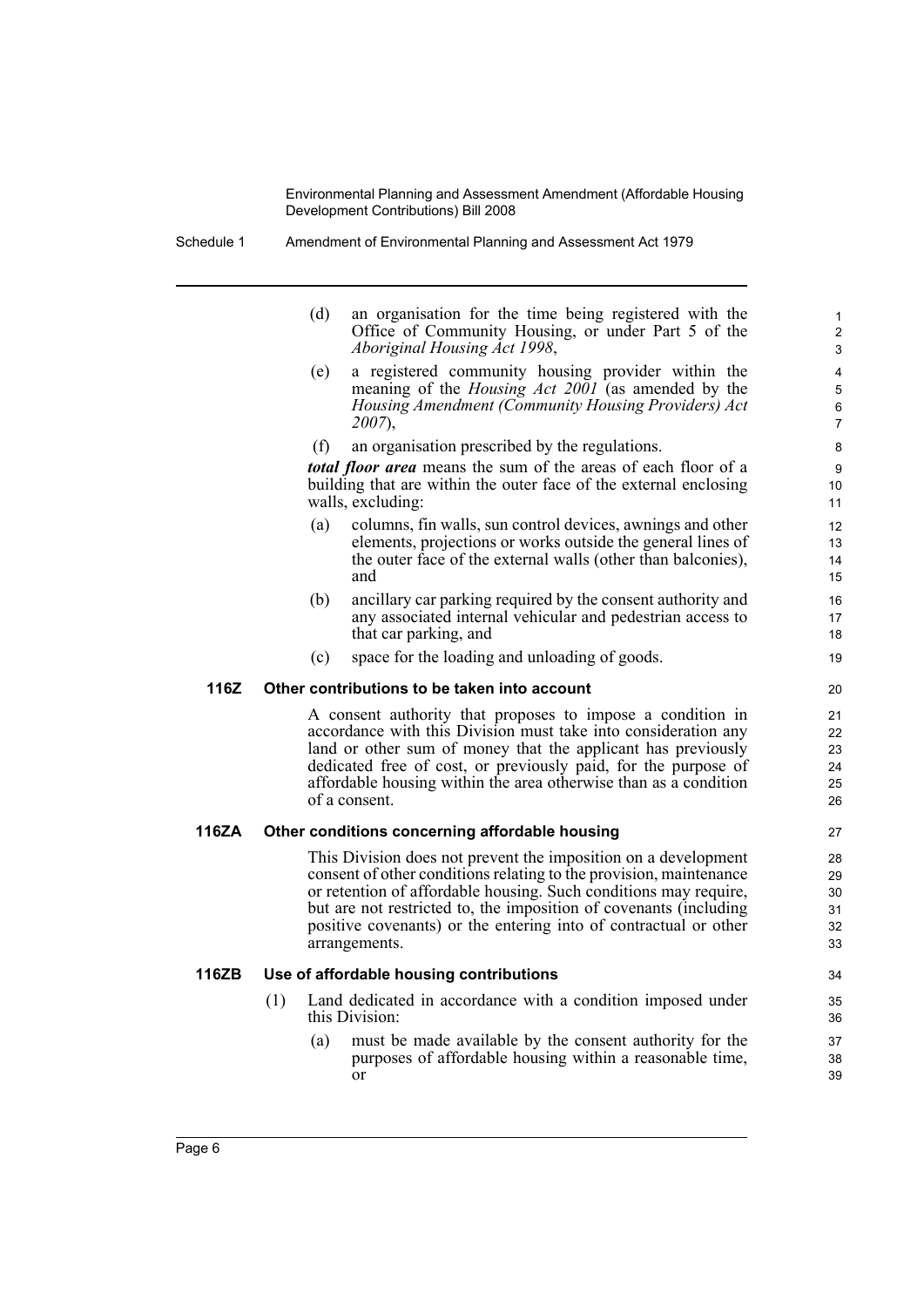Amendment of Environmental Planning and Assessment Act 1979 Schedule 1

**116ZBA** 

|     | (b)   | must be transferred by the consent authority:                                                                                                                                                                                                                                             | $\mathbf{1}$               |
|-----|-------|-------------------------------------------------------------------------------------------------------------------------------------------------------------------------------------------------------------------------------------------------------------------------------------------|----------------------------|
|     |       | (i)<br>if the consent authority is a council—to a social<br>housing provider or the council of an adjoining area,<br>or                                                                                                                                                                   | $\overline{c}$<br>3<br>4   |
|     |       | (ii)<br>if the consent authority is not a council—to a social<br>housing provider or the council of the area in which<br>the land is located.                                                                                                                                             | 5<br>6<br>7                |
| (2) |       | Any monetary contribution paid in accordance with a condition<br>imposed under this Division (and any additional amount earned<br>from its investment):                                                                                                                                   | 8<br>9<br>10               |
|     | (a)   | must be held by the consent authority for the purpose for<br>which the payment was required and applied for the<br>purposes of affordable housing in the area or an adjoining<br>area within a reasonable time, or                                                                        | 11<br>12<br>13<br>14       |
|     | (b)   | must be paid by the consent authority:                                                                                                                                                                                                                                                    | 15                         |
|     |       | if the consent authority is a council—to a social<br>(i)<br>housing provider or the council of an adjoining area,<br>or                                                                                                                                                                   | 16<br>17<br>18             |
|     |       | if the consent authority is not a council—to a social<br>(ii)<br>housing provider or the council of the area in which<br>the contribution is proposed to be applied for the<br>purposes of affordable housing.                                                                            | 19<br>20<br>21<br>22       |
| (3) |       | A council or social housing provider:                                                                                                                                                                                                                                                     | 23                         |
|     | (a)   | must make available any land transferred to the council or<br>social housing provider under this Division for the<br>purposes of affordable housing within a reasonable time,<br>and                                                                                                      | 24<br>25<br>26<br>27       |
|     | (b)   | must apply any monetary contribution paid to the council<br>or social housing provider under this Division (and any<br>additional amount earned from its investment) for the<br>purposes of affordable housing in the area concerned or in<br>an adjoining area within a reasonable time. | 28<br>29<br>30<br>31<br>32 |
| (4) |       | In this section:                                                                                                                                                                                                                                                                          | 33                         |
|     | 116Y. | social housing provider has the same meaning as in section                                                                                                                                                                                                                                | 34<br>35                   |
|     |       | Use of other development contributions for affordable housing                                                                                                                                                                                                                             | 36                         |
|     |       | Despite section 116F $(1)$ , $(3)$ and $(5)$ , a monetary contribution<br>(together with any additional amount earned from its<br>investment), or land dedicated under this Part, may be applied for<br>the purpose of affordable housing in the area concerned or an                     | 37<br>38<br>39<br>40       |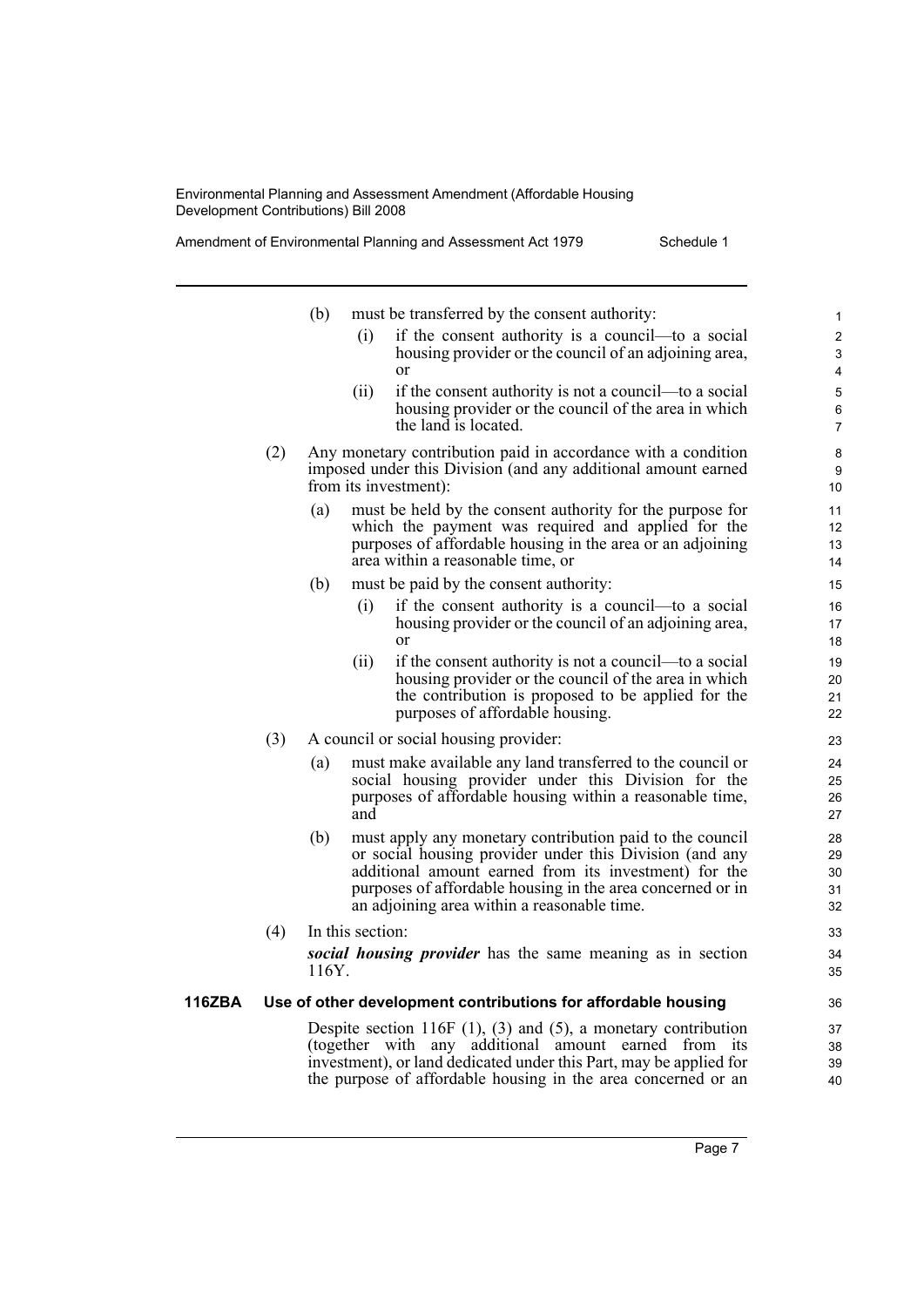|        |                                | adjoining area even if the purpose for which the contribution or<br>land was paid or dedicated is not related to affordable housing.                                                                                                                                                                          | 1<br>$\overline{c}$           |  |  |  |
|--------|--------------------------------|---------------------------------------------------------------------------------------------------------------------------------------------------------------------------------------------------------------------------------------------------------------------------------------------------------------|-------------------------------|--|--|--|
| [8]    | <b>Section 157 Regulations</b> |                                                                                                                                                                                                                                                                                                               |                               |  |  |  |
|        |                                | Omit section $157(1)$ (e). Insert instead:                                                                                                                                                                                                                                                                    | 4                             |  |  |  |
|        |                                | the purposes, objectives, provision or maintenance of<br>(e)<br>affordable housing, including enabling the Minister by<br>order to determine matters relating to affordable housing,<br>or                                                                                                                    | 5<br>6<br>$\overline{7}$<br>8 |  |  |  |
| [9]    |                                | Schedule 6 Savings, transitional and other provisions                                                                                                                                                                                                                                                         | 9                             |  |  |  |
|        |                                | Insert at the end of clause $1(1)$ :                                                                                                                                                                                                                                                                          | 10                            |  |  |  |
|        |                                | Environmental Planning<br>and Assessment<br>Amendment<br>(Affordable Housing Development Contributions) Act 2008                                                                                                                                                                                              | 11<br>12                      |  |  |  |
| $[10]$ | <b>Schedule 6</b>              |                                                                                                                                                                                                                                                                                                               | 13                            |  |  |  |
|        |                                | Insert at the end of the Schedule with appropriate Part and clause numbers:                                                                                                                                                                                                                                   | 14                            |  |  |  |
|        | <b>Part</b>                    | <b>Environmental Planning and Assessment</b><br><b>Amendment (Affordable Housing</b><br><b>Development Contributions) Act 2008</b>                                                                                                                                                                            | 15<br>16<br>17                |  |  |  |
|        |                                | <b>Definition</b>                                                                                                                                                                                                                                                                                             | 18                            |  |  |  |
|        |                                | In this Part:<br><b>amending Act</b> means the <i>Environmental Planning and</i><br>Assessment Amendment (Affordable Housing Development<br>Contributions) Act 2008.                                                                                                                                          | 19<br>20<br>21<br>22          |  |  |  |
|        |                                | Application of new provisions to development applications and<br>contributions                                                                                                                                                                                                                                | 23<br>24                      |  |  |  |
|        | (1)                            | Section 94F, as in force immediately before the commencement<br>of Schedule 3.1 [6] to the <i>Environmental Planning and</i><br><i>Assessment Amendment Act 2008</i> continues to apply to a<br>development application lodged, but not finally determined,<br>before the repeal of that section by that Act. | 25<br>26<br>27<br>28<br>29    |  |  |  |
|        |                                | (2) For this purpose, a reference in section 94F:                                                                                                                                                                                                                                                             | 30                            |  |  |  |
|        |                                | to a State environmental planning policy is taken to be a<br>(a)<br>reference to State Environmental Planning Policy No 70—<br><i>Affordable Housing (Revised Schemes)</i> , or                                                                                                                               | 31<br>32<br>33                |  |  |  |
|        |                                | to a local environmental plan or a regional environmental<br>(b)<br>plan is taken to be a reference to South Sydney Local                                                                                                                                                                                     | 34<br>35                      |  |  |  |
|        |                                |                                                                                                                                                                                                                                                                                                               |                               |  |  |  |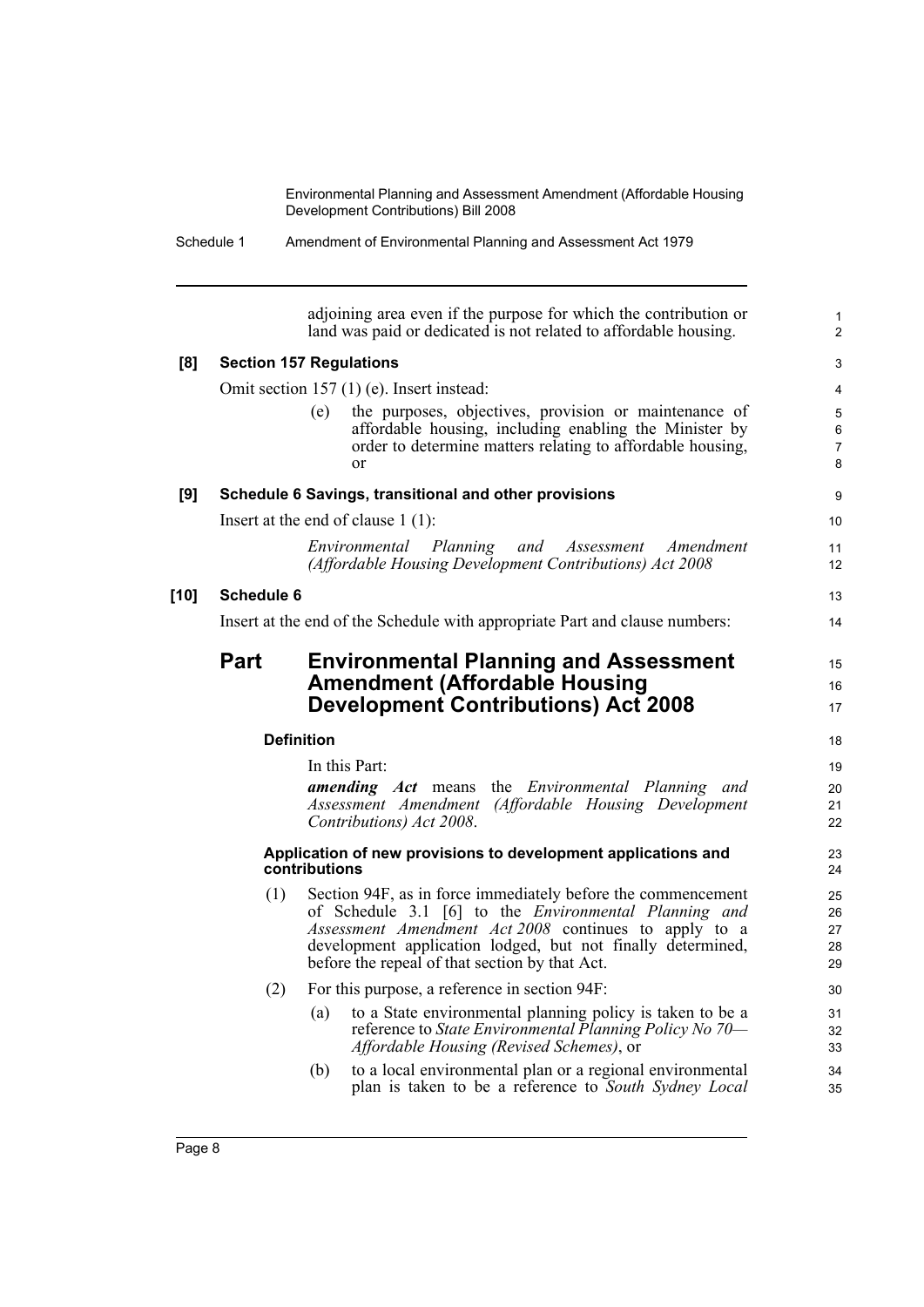Amendment of Environmental Planning and Assessment Act 1979 Schedule 1

*Environmental Plan 1998*, *Sydney Regional Environmental Plan No 26—City West* or *Willoughby Local Environmental Plan 1995*,

as in force immediately before the repeal of that section by the *Environmental Planning and Assessment Amendment Act 2008*.

(3) Section 94G, as in force immediately before the commencement of Schedule 3.1 [6] to the *Environmental Planning and Assessment Amendment Act 2008*, continues to apply in respect of land dedicated, or a monetary contribution paid, in accordance with a condition imposed under section 94F (including a condition imposed on a development consent following a determination referred to in subclause (1)) as if that Act and the amending Act had not been enacted.

#### **Application of repealed provisions of environmental planning instruments**

- (1) Division 3 of Part 4 of *South Sydney Local Environmental Plan 1998*, as in force immediately before the commencement of the amending Act, continues to apply in respect of a development application lodged, but not finally determined, before the repeal of that Division by the amending Act.
- (2) Part 4 of *Sydney Regional Environmental Plan No 26—City West*, as in force immediately before the commencement of the amending Act, continues to apply in respect of a development application lodged, but not finally determined, before the repeal of that Part by the amending Act.
- (3) Clause 25B of *Willoughby Local Environmental Plan 1995*, as in force immediately before the commencement of the amending Act, continues to apply in respect of a development application lodged, but not finally determined, before the repeal of that clause by the amending Act.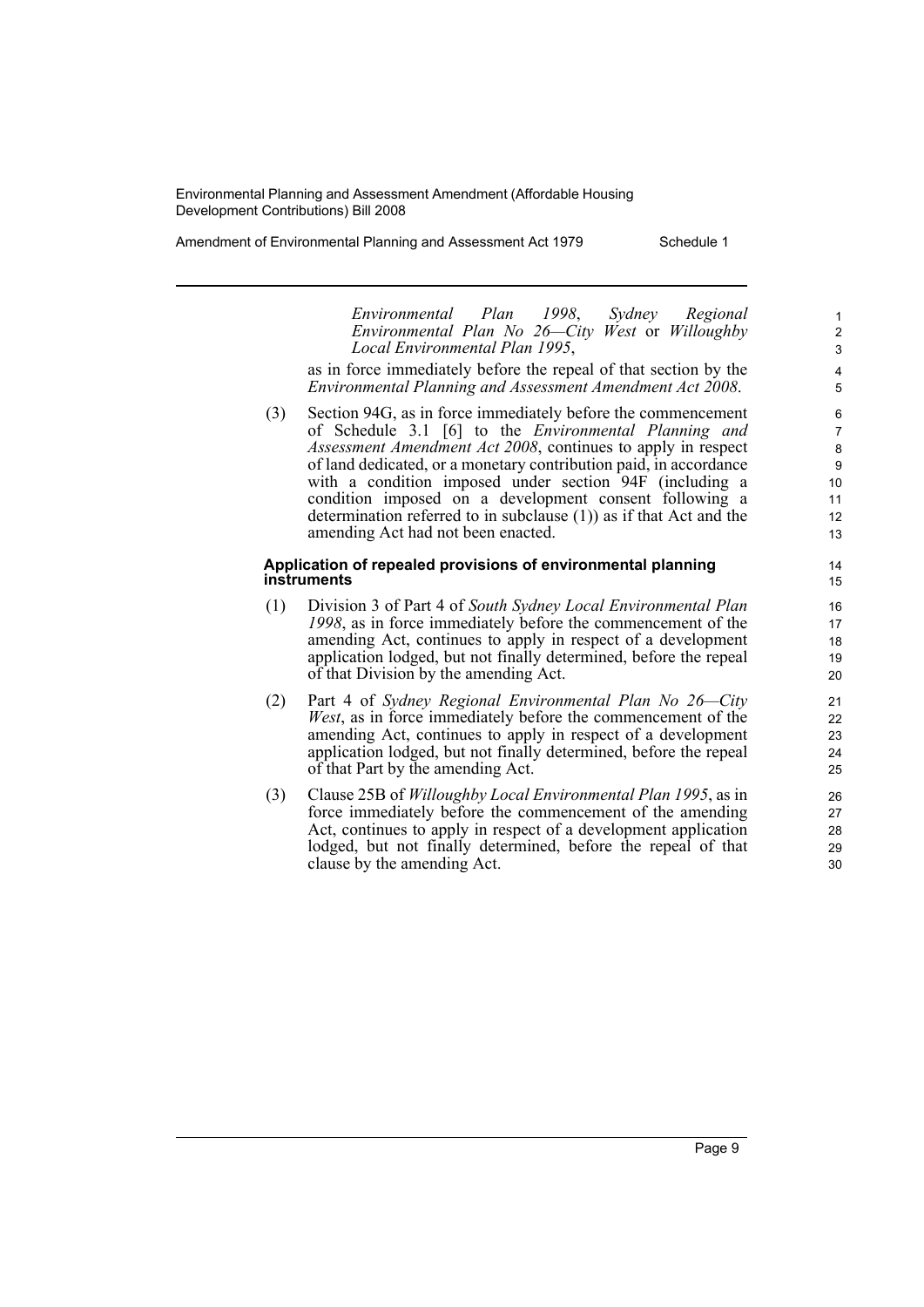> 1 2

Schedule 2 Consequential amendment of Redfern–Waterloo Authority Act 2004

## <span id="page-15-0"></span>**Schedule 2 Consequential amendment of Redfern–Waterloo Authority Act 2004**

|       | (Section 4)                                                                                                                                                                  | 3                   |
|-------|------------------------------------------------------------------------------------------------------------------------------------------------------------------------------|---------------------|
| [1]   | Section 30 Development contributions for affordable housing<br>Omit the section.                                                                                             | 4<br>5              |
| [2]   | Section 31, heading<br>Omit "(other than for affordable housing)".                                                                                                           | 6<br>$\overline{7}$ |
| [3]   | <b>Section 31 (8)</b>                                                                                                                                                        | 8                   |
|       | Insert "or 6A" after "Division 6".                                                                                                                                           | 9                   |
| [4]   | Section 32 Contributions plans and payment of development<br>contributions                                                                                                   | 10<br>11            |
|       | Omit "sections 30 and 31" from section 32 (1). Insert instead "section 31".                                                                                                  | 12                  |
| [5]   | <b>Section 32 (2)</b><br>Omit the subsection.                                                                                                                                | 13<br>14            |
| [6]   | Section 32 (4) and (5)                                                                                                                                                       | 15                  |
|       | Omit "section 30 or 31" wherever occurring. Insert instead "section 31".                                                                                                     | 16                  |
| $[7]$ | Schedule 4 Savings, transitional and other provisions                                                                                                                        | 17                  |
|       | Insert at the end of clause $1(1)$ :                                                                                                                                         | 18                  |
|       | Environmental Planning<br>and Assessment<br>Amendment<br>(Affordable Housing Development Contributions) Act 2008, but<br>only in relation to the amendments made to this Act | 19<br>20<br>21      |